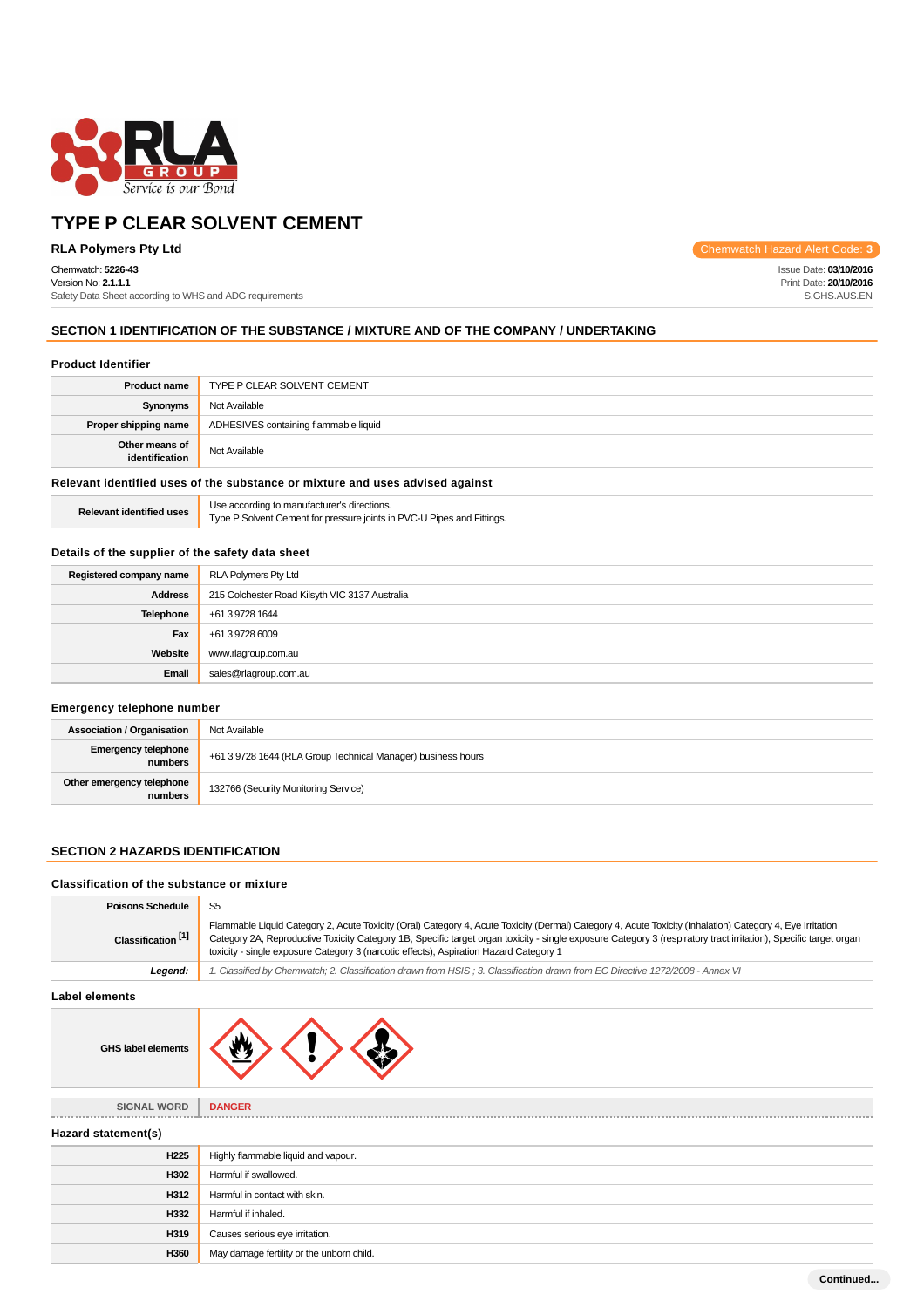| H335                                         | May cause respiratory irritation.                                  |  |
|----------------------------------------------|--------------------------------------------------------------------|--|
| H336                                         | May cause drowsiness or dizziness.                                 |  |
| H304                                         | May be fatal if swallowed and enters airways.                      |  |
| <b>AUH019</b>                                | May form explosive peroxides                                       |  |
| <b>AUH066</b>                                | Repeated exposure may cause skin dryness and cracking              |  |
| <b>Precautionary statement(s) Prevention</b> |                                                                    |  |
| P201                                         | Obtain special instructions before use.                            |  |
| P210                                         | Keep away from heat/sparks/open flames/hot surfaces. - No smoking. |  |
| P271                                         | Use only outdoors or in a well-ventilated area.                    |  |
| P281                                         | Use personal protective equipment as required.                     |  |

### **Precautionary statement(s) Response**

| P301+P310 | IF SWALLOWED: Immediately call a POISON CENTER or doctor/physician. |
|-----------|---------------------------------------------------------------------|
| P308+P313 | IF exposed or concerned: Get medical advice/attention.              |
| P331      | Do NOT induce vomiting.                                             |
| P363      | Wash contaminated clothing before reuse.                            |

#### **Precautionary statement(s) Storage**

| P403+P235 | Store in a well-ventilated place. Keep cool. |
|-----------|----------------------------------------------|
| P405      | 2toro<br>e locked ur                         |

### **Precautionary statement(s) Disposal**

**P501** Dispose of contents/container in accordance with local regulations.

#### **SECTION 3 COMPOSITION / INFORMATION ON INGREDIENTS**

#### **Substances**

See section below for composition of Mixtures

#### **Mixtures**

| <b>CAS No</b> | %[weight] | Name                                       |
|---------------|-----------|--------------------------------------------|
| 78-93-3       | $10 - 30$ | methyl ethyl ketone                        |
| 108-94-1      | 10-30     | cyclohexanone                              |
| 109-99-9      | $10 - 30$ | tetrahydrofuran                            |
| 872-50-4      | - <5      | N-methyl-2-pyrrolidone                     |
|               | balance   | Ingredients determined not to be hazardous |

#### **SECTION 4 FIRST AID MEASURES**

#### **Description of first aid measures**

| <b>Eye Contact</b>  | If this product comes in contact with the eyes:<br>▶ Wash out immediately with fresh running water.<br>Ensure complete irrigation of the eye by keeping eyelids apart and away from eye and moving the eyelids by occasionally lifting the upper and lower lids.<br>► Seek medical attention without delay; if pain persists or recurs seek medical attention.<br>► Removal of contact lenses after an eye injury should only be undertaken by skilled personnel.                                                                                                                                                                                                                                                                    |
|---------------------|--------------------------------------------------------------------------------------------------------------------------------------------------------------------------------------------------------------------------------------------------------------------------------------------------------------------------------------------------------------------------------------------------------------------------------------------------------------------------------------------------------------------------------------------------------------------------------------------------------------------------------------------------------------------------------------------------------------------------------------|
| <b>Skin Contact</b> | If skin contact occurs:<br>Inmediately remove all contaminated clothing, including footwear.<br>Flush skin and hair with running water (and soap if available).<br>▶ Seek medical attention in event of irritation.                                                                                                                                                                                                                                                                                                                                                                                                                                                                                                                  |
| Inhalation          | If fumes or combustion products are inhaled remove from contaminated area.<br>Lay patient down. Keep warm and rested.<br>► Prostheses such as false teeth, which may block airway, should be removed, where possible, prior to initiating first aid procedures.<br>▶ Apply artificial respiration if not breathing, preferably with a demand valve resuscitator, bag-valve mask device, or pocket mask as trained. Perform CPR if<br>necessary.<br>Transport to hospital, or doctor, without delay.                                                                                                                                                                                                                                  |
| Ingestion           | If swallowed do <b>NOT</b> induce vomiting.<br>If vomiting occurs, lean patient forward or place on left side (head-down position, if possible) to maintain open airway and prevent aspiration.<br>• Observe the patient carefully.<br>► Never give liquid to a person showing signs of being sleepy or with reduced awareness; i.e. becoming unconscious.<br>• Give water to rinse out mouth, then provide liquid slowly and as much as casualty can comfortably drink.<br>$\blacktriangleright$ Seek medical advice.<br>▶ Avoid giving milk or oils.<br>Avoid giving alcohol.<br>If spontaneous vomiting appears imminent or occurs, hold patient's head down, lower than their hips to help avoid possible aspiration of vomitus. |

#### **Indication of any immediate medical attention and special treatment needed**

Any material aspirated during vomiting may produce lung injury. Therefore emesis should not be induced mechanically or pharmacologically. Mechanical means should be used if it is considered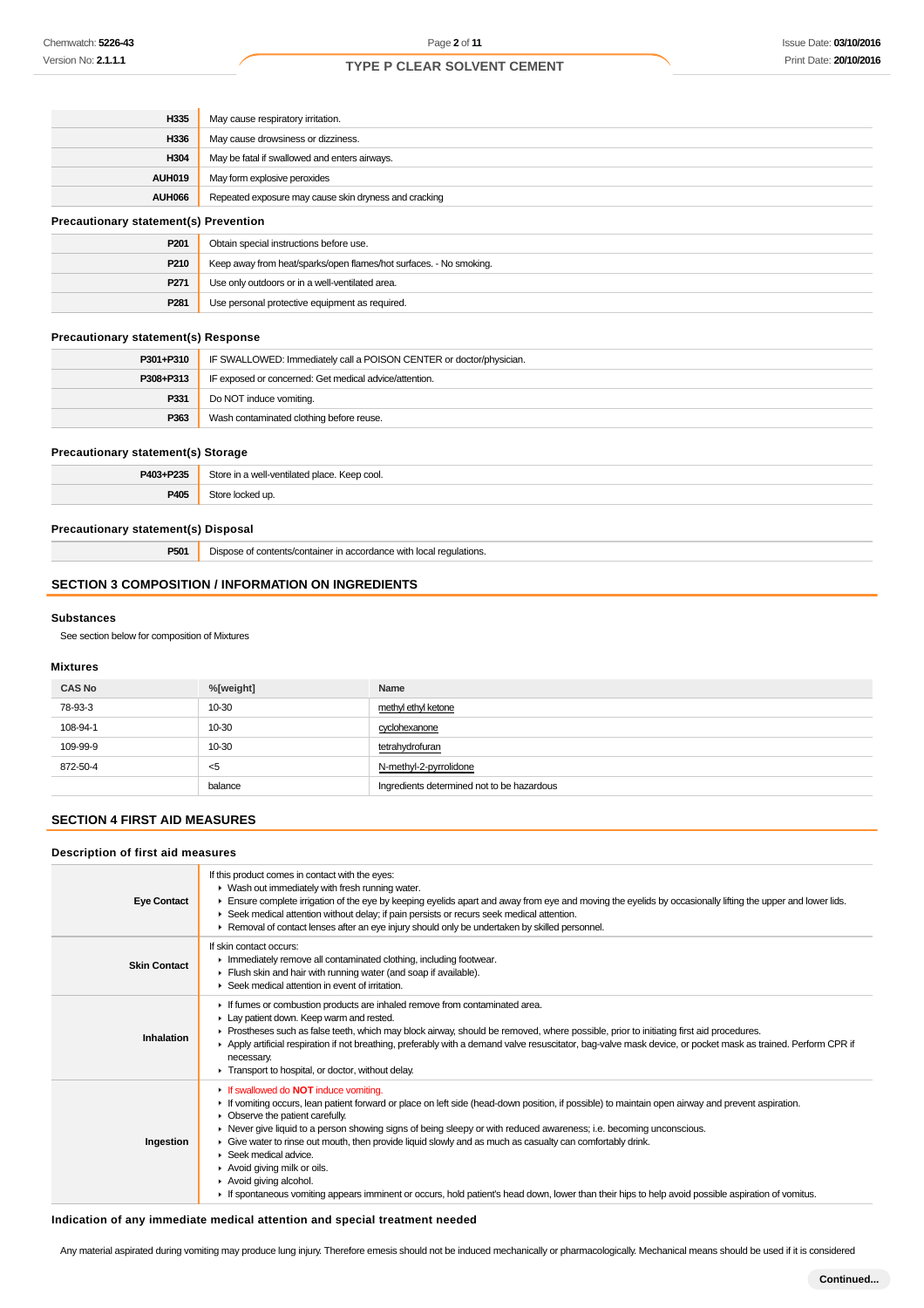necessary to evacuate the stomach contents; these include gastric lavage after endotracheal intubation. If spontaneous vomiting has occurred after ingestion, the patient should be monitored for difficult breathing, as adverse effects of aspiration into the lungs may be delayed up to 48 hours. Treat symptomatically.

#### for simple ketones:

-------------------------------------------------------------- BASIC TREATMENT

--------------------------------------------------------------

- Establish a patent airway with suction where necessary.
- Watch for signs of respiratory insufficiency and assist ventilation as necessary.
- Administer oxygen by non-rebreather mask at 10 to 15 l/min.
- Monitor and treat, where necessary, for pulmonary oedema.
- **Monitor and treat, where necessary, for shock.**

DO NOT use emetics. Where ingestion is suspected rinse mouth and give up to 200 ml water (5mL/kg recommended) for dilution where patient is able to swallow, has a strong gag reflex and does not drool.

Give activated charcoal.

-------------------------------------------------------------- --------------------------------------------------------------

ADVANCED TREATMENT

- Consider orotracheal or nasotracheal intubation for airway control in unconscious patient or where respiratory arrest has occurred.
- Consider intubation at first sign of upper airway obstruction resulting from oedema.
- **Positive-pressure ventilation using a bag-valve mask might be of use.**
- **Monitor and treat, where necessary, for arrhythmias.**
- Start an IV D5W TKO. If signs of hypovolaemia are present use lactated Ringers solution. Fluid overload might create complications.
- Drug therapy should be considered for pulmonary oedema.
- Hypotension with signs of hypovolaemia requires the cautious administration of fluids. Fluid overload might create complications.
- **Treat seizures with diazepam.**

Proparacaine hydrochloride should be used to assist eye irrigation.

--------------------------------------------------------------

#### EMERGENCY DEPARTMENT --------------------------------------------------------------

- Laboratory analysis of complete blood count, serum electrolytes, BUN, creatinine, glucose, urinalysis, baseline for serum aminotransferases (ALT and AST), calcium, phosphorus and magnesium, may assist in establishing a treatment regime. Other useful analyses include anion and osmolar gaps, arterial blood gases (ABGs), chest radiographs and electrocardiograph.
- Positive end-expiratory pressure (PEEP)-assisted ventilation may be required for acute parenchymal injury or adult respiratory distress syndrome.

▶ Consult a toxicologist as necessary.

BRONSTEIN, A.C. and CURRANCE, P.L.

EMERGENCY CARE FOR HAZARDOUS MATERIALS EXPOSURE: 2nd Ed. 1994

#### **SECTION 5 FIREFIGHTING MEASURES**

#### **Extinguishing media**

- Alcohol stable foam.
- Dry chemical powder.
- **BCF** (where regulations permit).
- Carbon dioxide.

#### **Special hazards arising from the substrate or mixture**

| <b>Fire Incompatibility</b>  | Avoid contamination with oxidising agents i.e. nitrates, oxidising acids, chlorine bleaches, pool chlorine etc. as ignition may result                                                                                                                                                                                                                                                                                                                                                                                                       |  |  |
|------------------------------|----------------------------------------------------------------------------------------------------------------------------------------------------------------------------------------------------------------------------------------------------------------------------------------------------------------------------------------------------------------------------------------------------------------------------------------------------------------------------------------------------------------------------------------------|--|--|
| Advice for firefighters      |                                                                                                                                                                                                                                                                                                                                                                                                                                                                                                                                              |  |  |
| <b>Fire Fighting</b>         | Alert Fire Brigade and tell them location and nature of hazard.<br>• May be violently or explosively reactive.<br>• Wear breathing apparatus plus protective gloves in the event of a fire.<br>• Prevent, by any means available, spillage from entering drains or water course.                                                                                                                                                                                                                                                             |  |  |
| <b>Fire/Explosion Hazard</b> | Eliquid and vapour are highly flammable.<br>Severe fire hazard when exposed to heat, flame and/or oxidisers.<br>• Vapour may travel a considerable distance to source of ignition.<br>E Heating may cause expansion or decomposition leading to violent rupture of containers.<br>Combustion products include; carbon dioxide (CO2) nitrogen oxides (NOx) other pyrolysis products typical of burning organic material WARNING: Long<br>standing in contact with air and light may result in the formation fpotentially explosive peroxides. |  |  |
| <b>HAZCHEM</b>               | $-3YE$                                                                                                                                                                                                                                                                                                                                                                                                                                                                                                                                       |  |  |

### **SECTION 6 ACCIDENTAL RELEASE MEASURES**

**Personal precautions, protective equipment and emergency procedures**

See section 8

#### **Environmental precautions**

See section 12

#### **Methods and material for containment and cleaning up**

| <b>Minor Spills</b> | ▶ Remove all ignition sources.<br>• Clean up all spills immediately.<br>Avoid breathing vapours and contact with skin and eyes.<br>• Control personal contact with the substance, by using protective equipment.                                      |
|---------------------|-------------------------------------------------------------------------------------------------------------------------------------------------------------------------------------------------------------------------------------------------------|
| <b>Major Spills</b> | $\triangleright$ Clear area of personnel and move upwind.<br>Alert Fire Brigade and tell them location and nature of hazard.<br>$\blacktriangleright$ May be violently or explosively reactive.<br>• Wear breathing apparatus plus protective gloves. |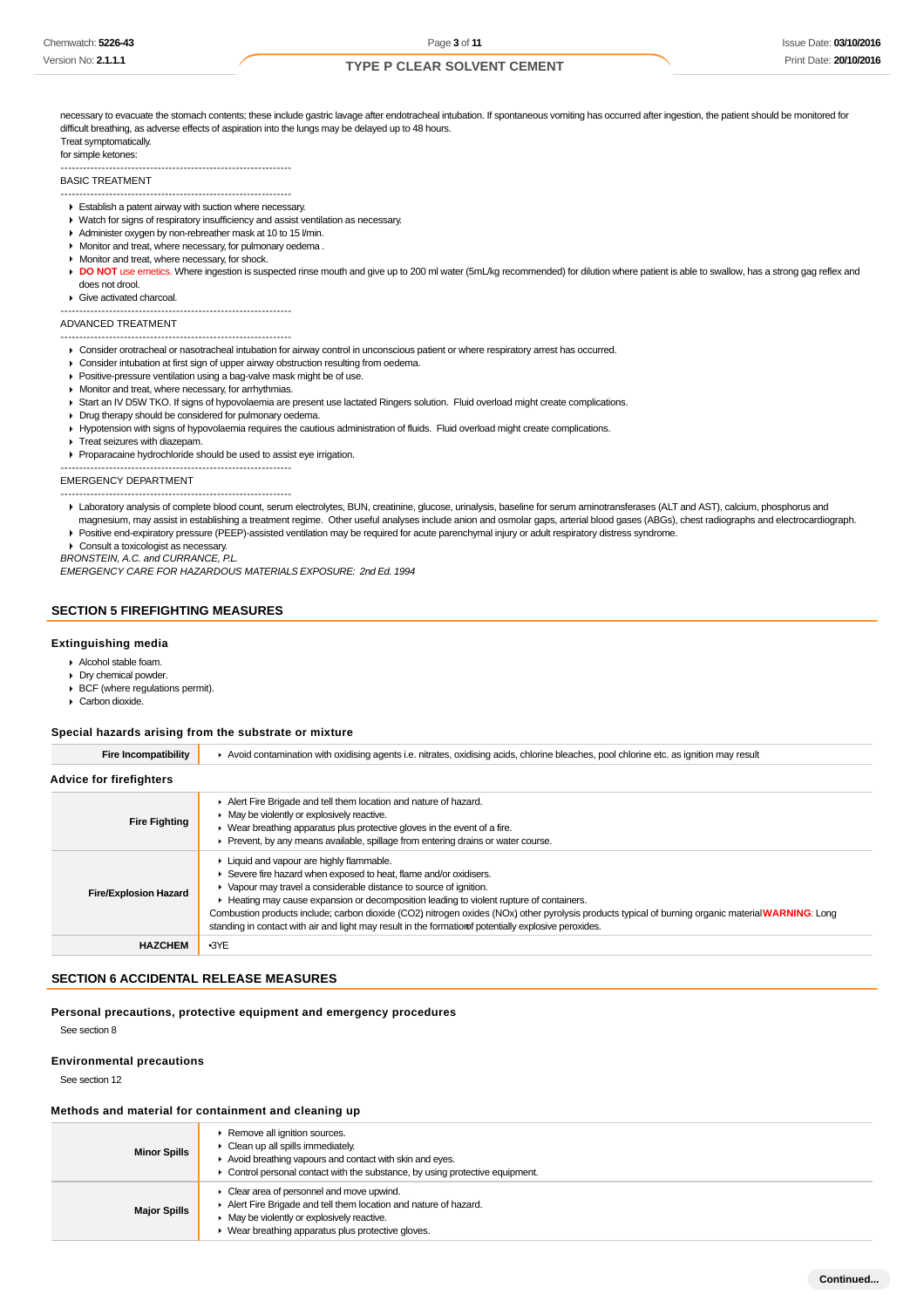Personal Protective Equipment advice is contained in Section 8 of the SDS.

### **SECTION 7 HANDLING AND STORAGE**

| Precautions for safe handling |                                                                                                                                                                                                                                                                                                                                                                                                                                                                                                                                                                                                                                                                                                                                                                                                                                                                           |
|-------------------------------|---------------------------------------------------------------------------------------------------------------------------------------------------------------------------------------------------------------------------------------------------------------------------------------------------------------------------------------------------------------------------------------------------------------------------------------------------------------------------------------------------------------------------------------------------------------------------------------------------------------------------------------------------------------------------------------------------------------------------------------------------------------------------------------------------------------------------------------------------------------------------|
| Safe handling                 | Containers, even those that have been emptied, may contain explosive vapours.<br>► Do NOT cut, drill, grind, weld or perform similar operations on or near containers.<br>• May form explosive peroxides on standing or following concentration by distillation.<br>► Review of stocks and testing for peroxide content by given tested procedures at 3-monthly intervals is recommended, together with safe disposal of peroxidic<br>samples.<br>[Peroxide-containing residues can often be rendered innocuous by pouring into an excess of sodium carbonate solution]<br>DO NOT allow clothing wet with material to stay in contact with skin<br>Avoid all personal contact, including inhalation.<br>▶ Wear protective clothing when risk of exposure occurs.<br>$\blacktriangleright$ Use in a well-ventilated area.<br>▶ Prevent concentration in hollows and sumps. |
| Other information             | Store in original containers in approved flame-proof area.<br>▶ No smoking, naked lights, heat or ignition sources.<br>• DO NOT store in pits, depressions, basements or areas where vapours may be trapped.<br>▶ Keep containers securely sealed.                                                                                                                                                                                                                                                                                                                                                                                                                                                                                                                                                                                                                        |
|                               | Conditions for safe storage, including any incompatibilities                                                                                                                                                                                                                                                                                                                                                                                                                                                                                                                                                                                                                                                                                                                                                                                                              |
| Suitable container            | • Packing as supplied by manufacturer.<br>Plastic containers may only be used if approved for flammable liquid.<br>• Check that containers are clearly labelled and free from leaks.<br>For low viscosity materials (i): Drums and jerry cans must be of the non-removable head type. (ii): Where a can is to be used as an inner package, the can<br>must have a screwed enclosure.                                                                                                                                                                                                                                                                                                                                                                                                                                                                                      |

- For materials with a viscosity of at least 2680 cSt. (23 deg. C) For manufactured product having a viscosity of at least 250 cSt.
- **Storage incompatibility Avoid strong acids, bases.**

Avoid reaction with oxidising agents

### **SECTION 8 EXPOSURE CONTROLS / PERSONAL PROTECTION**

### **Control parameters**

#### **OCCUPATIONAL EXPOSURE LIMITS (OEL)**

#### **INGREDIENT DATA**

| Source                       | Ingredient             | <b>Material name</b>      | <b>TWA</b>          | <b>STEL</b>         | Peak          | <b>Notes</b>  |
|------------------------------|------------------------|---------------------------|---------------------|---------------------|---------------|---------------|
| Australia Exposure Standards | methyl ethyl ketone    | Methyl ethyl ketone (MEK) | 445 mg/m3 / 150 ppm | 890 mg/m3 / 300 ppm | Not Available | Not Available |
| Australia Exposure Standards | cvclohexanone          | Cyclohexanone             | 100 mg/m3 / 25 ppm  | Not Available       | Not Available | Sk            |
| Australia Exposure Standards | tetrahydrofuran        | Tetrahydrofuran           | 295 mg/m3 / 100 ppm | Not Available       | Not Available | Sk            |
| Australia Exposure Standards | N-methyl-2-pyrrolidone | 1-Methyl-2-pyrrolidone    | 103 mg/m3 / 25 ppm  | 309 mg/m3 / 75 ppm  | Not Available | Sk            |

**EMERGENCY LIMITS**

| Ingredient             | <b>Material name</b>                              | TEEL-1              | TEEL-2        | TEEL-3        |
|------------------------|---------------------------------------------------|---------------------|---------------|---------------|
| methyl ethyl ketone    | Butanone, 2-; (Methyl ethyl ketone; MEK)          | Not Available       | Not Available | Not Available |
| cyclohexanone          | Cyclohexanone; (Ketohexamethylene)                | 20 ppm              | 20 ppm        | 5000 ppm      |
| tetrahydrofuran        | Tetrahydrofuran                                   | Not Available       | Not Available | Not Available |
| N-methyl-2-pyrrolidone | Methyl 2-pyrrolidinone, 1-; (N-Methylpyrrolidone) | 10 ppm              | 10 ppm        | 10 ppm        |
| N-methyl-2-pyrrolidone | Petroleum 50 thinner; (Paint thinner)             | 5.5 ppm             | 61 ppm        | 370 ppm       |
|                        |                                                   |                     |               |               |
| Ingredient             | <b>Original IDLH</b>                              | <b>Revised IDLH</b> |               |               |
| methyl ethyl ketone    | 3,000 ppm                                         | 3,000 [Unch] ppm    |               |               |
| cyclohexanone          | 5,000 ppm                                         | 700 ppm             |               |               |
| tetrahydrofuran        | 20,000 [LEL] ppm                                  | 2,000 [LEL] ppm     |               |               |
| N-methyl-2-pyrrolidone | Not Available                                     | Not Available       |               |               |

#### **Exposure controls**

| Appropriate engineering<br>controls | Engineering controls are used to remove a hazard or place a barrier between the worker and the hazard. Well-designed engineering controls can be highly<br>effective in protecting workers and will typically be independent of worker interactions to provide this high level of protection.<br>The basic types of engineering controls are:<br>Process controls which involve changing the way a job activity or process is done to reduce the risk.<br>Enclosure and/or isolation of emission source which keeps a selected hazard "physically" away from the worker and ventilation that strategically "adds" and<br>"removes" air in the work environment. |
|-------------------------------------|-----------------------------------------------------------------------------------------------------------------------------------------------------------------------------------------------------------------------------------------------------------------------------------------------------------------------------------------------------------------------------------------------------------------------------------------------------------------------------------------------------------------------------------------------------------------------------------------------------------------------------------------------------------------|
| <b>Personal protection</b>          |                                                                                                                                                                                                                                                                                                                                                                                                                                                                                                                                                                                                                                                                 |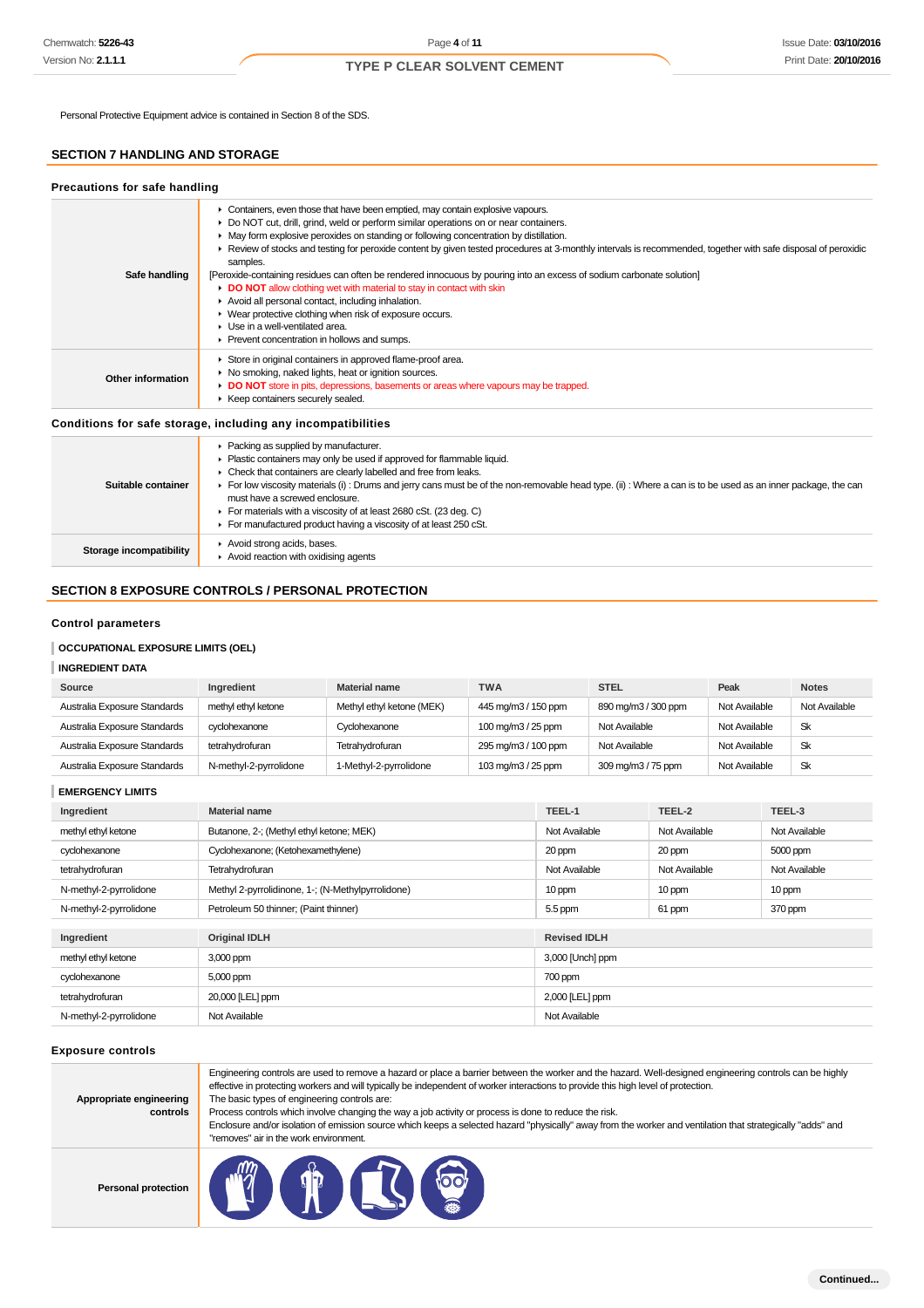| Eye and face protection      | Safety glasses with side shields.<br>Chemical goggles.<br>▶ Contact lenses may pose a special hazard; soft contact lenses may absorb and concentrate irritants. A written policy document, describing the wearing of<br>lenses or restrictions on use, should be created for each workplace or task.                                                                                                                                                                                                                                                                                                                                                                                                                                                                              |
|------------------------------|-----------------------------------------------------------------------------------------------------------------------------------------------------------------------------------------------------------------------------------------------------------------------------------------------------------------------------------------------------------------------------------------------------------------------------------------------------------------------------------------------------------------------------------------------------------------------------------------------------------------------------------------------------------------------------------------------------------------------------------------------------------------------------------|
| <b>Skin protection</b>       | See Hand protection below                                                                                                                                                                                                                                                                                                                                                                                                                                                                                                                                                                                                                                                                                                                                                         |
| <b>Hands/feet protection</b> | ▶ Wear chemical protective gloves, e.g. PVC.<br>• Wear safety footwear or safety gumboots, e.g. Rubber<br>The selection of suitable gloves does not only depend on the material, but also on further marks of quality which vary from manufacturer to manufacturer. Where<br>the chemical is a preparation of several substances, the resistance of the glove material can not be calculated in advance and has therefore to be checked prior<br>to the application.<br>The exact break through time for substances has to be obtained from the manufacturer of the protective gloves and has to be observed when making a final<br>choice.<br>Personal hygiene is a key element of effective hand care.                                                                          |
| <b>Body protection</b>       | See Other protection below                                                                                                                                                                                                                                                                                                                                                                                                                                                                                                                                                                                                                                                                                                                                                        |
| Other protection-<br>٠       | $\triangleright$ Overalls.<br>PVC Apron.<br>▶ PVC protective suit may be required if exposure severe.<br>Eyewash unit.<br>Some plastic personal protective equipment (PPE) (e.g. gloves, aprons, overshoes) are not recommended as they may produce static electricity.<br>For large scale or continuous use wear tight-weave non-static clothing (no metallic fasteners, cuffs or pockets).<br>Non sparking safety or conductive footwear should be considered. Conductive footwear describes a boot or shoe with a sole made from a conductive compound<br>chemically bound to the bottom components, for permanent control to electrically ground the foot an shall dissipate static electricity from the body to reduce the<br>possibility of ignition of volatile compounds. |
| <b>Thermal hazards</b>       | Not Available                                                                                                                                                                                                                                                                                                                                                                                                                                                                                                                                                                                                                                                                                                                                                                     |

#### **Recommended material(s)**

#### **GLOVE SELECTION INDEX**

Glove selection is based on a modified presentation of the:

 **"Forsberg Clothing Performance Index".** The effect(s) of the following substance(s) are taken into account in the **computer-**

**generated** selection:

TYPE P CLEAR SOLVENT CEMENT

| <b>Material</b>       | CPI |
|-----------------------|-----|
| PE/EVAL/PE            | A   |
| <b>BUTYL</b>          | C   |
| <b>BUTYL/NEOPRENE</b> | C   |
| CPE                   | C   |
| <b>HYPALON</b>        | C   |
| <b>NATURAL RUBBER</b> | C   |
| NATURAL+NEOPRENE      | C   |
| <b>NEOPRENE</b>       | C   |
| NEOPRENE/NATURAL      | C   |
| <b>NITRILE</b>        | C   |
| NITRILE+PVC           | C   |
| <b>PVA</b>            | С   |
| <b>PVC</b>            | С   |
| SARANEX-23            | C   |
| <b>TEFLON</b>         | C   |
| VITON/CHLOROBUTYL     | C   |
| VITON/NEOPRENE        | C   |

#### **Respiratory protection**

Type AK Filter of sufficient capacity. (AS/NZS 1716 & 1715, EN 143:2000 & 149:2001, ANSI Z88 or national equivalent)

Where the concentration of gas/particulates in the breathing zone, approaches or exceeds the "Exposure Standard" (or ES), respiratory protection is required. Degree of protection varies with both face-piece and Class of filter; the nature of protection varies with Type of filter.

| <b>Required Minimum</b><br><b>Protection Factor</b> | <b>Half-Face</b><br>Respirator | <b>Full-Face</b><br>Respirator | <b>Powered Air</b><br>Respirator |
|-----------------------------------------------------|--------------------------------|--------------------------------|----------------------------------|
| up to $5 \times ES$                                 | AK-AUS / Class                 |                                | AK-PAPR-AUS /<br>Class 1         |
| up to $25 \times ES$                                | Air-line*                      | $AK-2$                         | AK-PAPR-2                        |
| up to $50 \times ES$                                | -                              | $AK-3$                         |                                  |
| $50+ x ES$                                          | -                              | Air-line**                     | ۰                                |

#### ^ - Full-face

A(All classes) = Organic vapours, B AUS or B1 = Acid gasses, B2 = Acid gas or hydrogen cyanide(HCN), B3 = Acid gas or hydrogen cyanide(HCN), E = Sulfur dioxide(SO2), G = Agricultural chemicals, K = Ammonia(NH3), Hg = Mercury, NO = Oxides of nitrogen, MB = Methyl bromide, AX = Low boiling point organic compounds(below 65 degC)

Cartridge respirators should never be used for emergency ingress or in areas of unknown vapour concentrations or oxygen content. The wearer must be warned to leave the contaminated area immediately on detecting any odours through the respirator. The odour may indicate that the mask is not functioning properly, that the vapour concentration is too high, or that the mask is not properly fitted. Because of these limitations, only restricted use of cartridge respirators is considered appropriate.

\* CPI - Chemwatch Performance Index

A: Best Selection

B: Satisfactory; may degrade after 4 hours continuous immersion

C: Poor to Dangerous Choice for other than short term immersion

**NOTE**: As a series of factors will influence the actual performance of the glove, a final selection must be based on detailed observation. -

\* Where the glove is to be used on a short term, casual or infrequent basis, factors such as "feel" or convenience (e.g. disposability), may dictate a choice of gloves which might otherwise be unsuitable following long-term or frequent use. A qualified practitioner should be consulted.

#### **SECTION 9 PHYSICAL AND CHEMICAL PROPERTIES**

### **Information on basic physical and chemical properties**

| Appearance             | Clear viscous highly flammable liquid with a characteristic odour of MEK; does not mix with water. |                                            |               |
|------------------------|----------------------------------------------------------------------------------------------------|--------------------------------------------|---------------|
| <b>Physical state</b>  | Liquid                                                                                             | Relative density (Water = 1)               | Not Available |
| Odour                  | Not Available                                                                                      | Partition coefficient<br>n-octanol / water | Not Available |
| <b>Odour threshold</b> | Not Available                                                                                      | Auto-ignition temperature<br>$(^{\circ}C)$ | $32^{\circ}$  |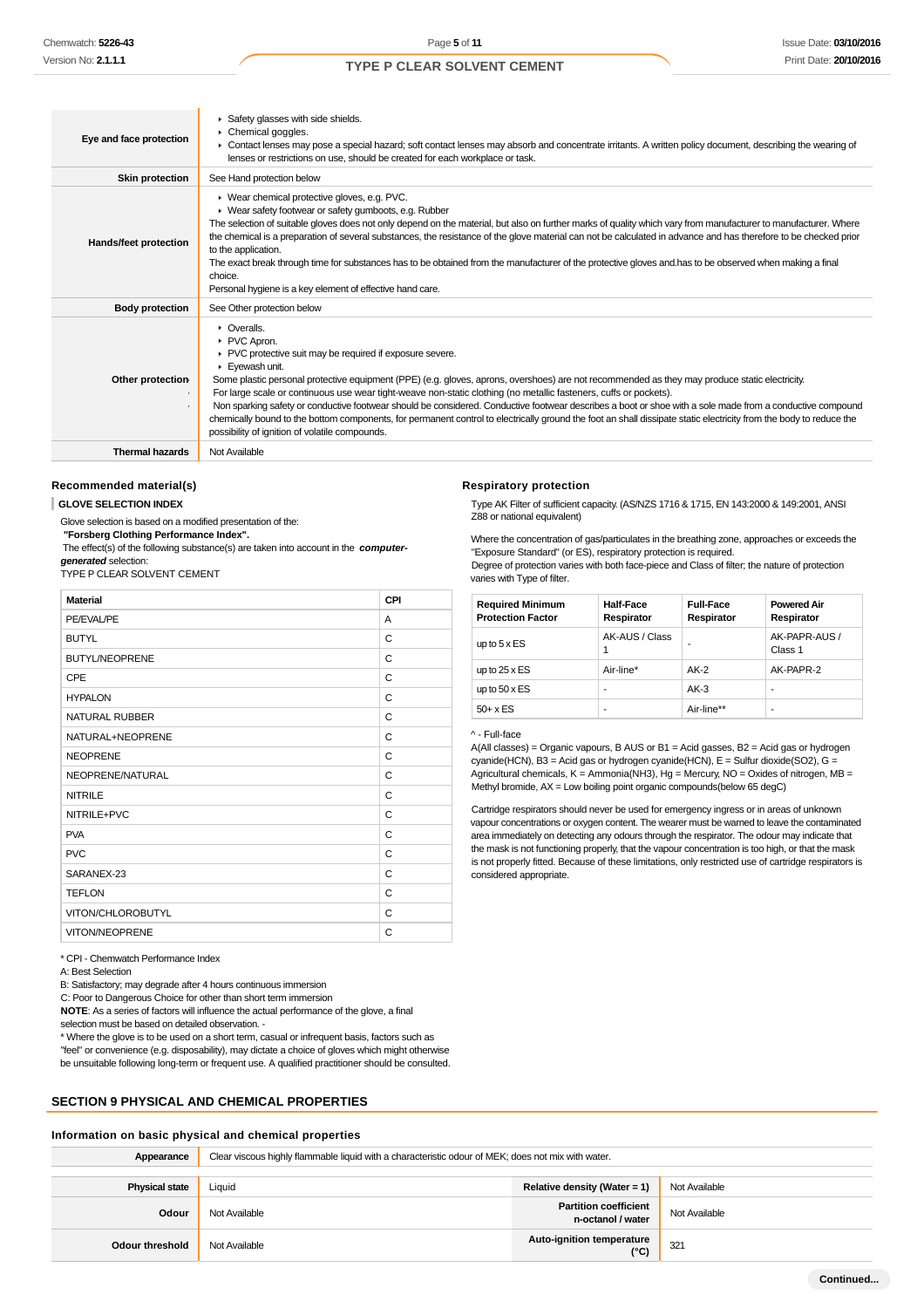| pH (as supplied)                                | Not Applicable    | <b>Decomposition</b><br>temperature    | Not Available  |
|-------------------------------------------------|-------------------|----------------------------------------|----------------|
| Melting point / freezing<br>point $(^{\circ}C)$ | Not Available     | Viscosity (cSt)                        | Not Available  |
| Initial boiling point and<br>boiling range (°C) | Not Available     | Molecular weight (g/mol)               | Not Applicable |
| Flash point (°C)                                | $-16$             | <b>Taste</b>                           | Not Available  |
| <b>Evaporation rate</b>                         | Not Available     | <b>Explosive properties</b>            | Not Available  |
| Flammability                                    | HIGHLY FLAMMABLE. | <b>Oxidising properties</b>            | Not Available  |
| Upper Explosive Limit (%)                       | 2                 | Surface Tension (dyn/cm or<br>$mN/m$ ) | Not Available  |
| Lower Explosive Limit (%)                       | 11.8              | <b>Volatile Component (%vol)</b>       | Not Available  |
| Vapour pressure (kPa)                           | Not Available     | Gas group                              | Not Available  |
| Solubility in water (g/L)                       | Immiscible        | pH as a solution (1%)                  | Not Applicable |
| Vapour density $(Air = 1)$                      | Not Available     | VOC g/L                                | Not Available  |

### **SECTION 10 STABILITY AND REACTIVITY**

| Reactivity                                 | See section 7                                                                                                                        |
|--------------------------------------------|--------------------------------------------------------------------------------------------------------------------------------------|
| <b>Chemical stability</b>                  | • Unstable in the presence of incompatible materials.<br>▶ Product is considered stable.<br>Hazardous polymerisation will not occur. |
| Possibility of hazardous<br>reactions      | See section 7                                                                                                                        |
| <b>Conditions to avoid</b>                 | See section 7                                                                                                                        |
| Incompatible materials                     | See section 7                                                                                                                        |
| <b>Hazardous decomposition</b><br>products | See section 5                                                                                                                        |

### **SECTION 11 TOXICOLOGICAL INFORMATION**

### **Information on toxicological effects**

| Inhaled                                      | Inhalation of vapours or aerosols (mists, fumes), generated by the material during the course of normal handling, may be harmful.<br>The material can cause respiratory irritation in some persons. The body's response to such irritation can cause further lung damage.<br>Inhalation of vapours may cause drowsiness and dizziness. This may be accompanied by sleepiness, reduced alertness, loss of reflexes, lack of co-ordination,<br>and vertigo.                                                                                                                                                                                                                                                                                                                                                                                                                                                                                                                                                                                                                                                                                                                                                                                                                                                                                                                                                                                                                                                                                                                                                                                                                                                                                                                                                                                                                                                                                                                                                                                                                                                                                                                                                                                                                                            |                                    |  |
|----------------------------------------------|------------------------------------------------------------------------------------------------------------------------------------------------------------------------------------------------------------------------------------------------------------------------------------------------------------------------------------------------------------------------------------------------------------------------------------------------------------------------------------------------------------------------------------------------------------------------------------------------------------------------------------------------------------------------------------------------------------------------------------------------------------------------------------------------------------------------------------------------------------------------------------------------------------------------------------------------------------------------------------------------------------------------------------------------------------------------------------------------------------------------------------------------------------------------------------------------------------------------------------------------------------------------------------------------------------------------------------------------------------------------------------------------------------------------------------------------------------------------------------------------------------------------------------------------------------------------------------------------------------------------------------------------------------------------------------------------------------------------------------------------------------------------------------------------------------------------------------------------------------------------------------------------------------------------------------------------------------------------------------------------------------------------------------------------------------------------------------------------------------------------------------------------------------------------------------------------------------------------------------------------------------------------------------------------------|------------------------------------|--|
| Ingestion                                    | Accidental ingestion of the material may be harmful; animal experiments indicate that ingestion of less than 150 gram may be fatal or may produce serious<br>damage to the health of the individual.<br>Swallowing of the liquid may cause aspiration into the lungs with the risk of chemical pneumonitis; serious consequences may result. (ICSC13733)                                                                                                                                                                                                                                                                                                                                                                                                                                                                                                                                                                                                                                                                                                                                                                                                                                                                                                                                                                                                                                                                                                                                                                                                                                                                                                                                                                                                                                                                                                                                                                                                                                                                                                                                                                                                                                                                                                                                             |                                    |  |
| <b>Skin Contact</b>                          | Skin contact with the material may be harmful; systemic effects may result following absorption.<br>Repeated exposure may cause skin cracking, flaking or drying following normal handling and use.<br>Open cuts, abraded or irritated skin should not be exposed to this material<br>Entry into the blood-stream, through, for example, cuts, abrasions or lesions, may produce systemic injury with harmful effects. Examine the skin prior to the use<br>of the material and ensure that any external damage is suitably protected.<br>The material may cause severe inflammation of the skin either following direct contact or after a delay of some time. Repeated exposure can cause contact<br>dermatitis which is characterised by redness, swelling and blistering.                                                                                                                                                                                                                                                                                                                                                                                                                                                                                                                                                                                                                                                                                                                                                                                                                                                                                                                                                                                                                                                                                                                                                                                                                                                                                                                                                                                                                                                                                                                        |                                    |  |
| Eye                                          | There is evidence that material may produce eye irritation in some persons and produce eye damage 24 hours or more after instillation. Severe inflammation<br>may be expected with pain.                                                                                                                                                                                                                                                                                                                                                                                                                                                                                                                                                                                                                                                                                                                                                                                                                                                                                                                                                                                                                                                                                                                                                                                                                                                                                                                                                                                                                                                                                                                                                                                                                                                                                                                                                                                                                                                                                                                                                                                                                                                                                                             |                                    |  |
| Chronic                                      | Long-term exposure to respiratory irritants may result in disease of the airways involving difficult breathing and related systemic problems.<br>Ample evidence exists, from results in experimentation, that developmental disorders are directly caused by human exposure to the material.<br>Prolonged or repeated skin contact may cause drying with cracking, irritation and possible dermatitis following.<br>There has been some concern that this material can cause cancer or mutations but there is not enough data to make an assessment.<br>Substance accumulation, in the human body, may occur and may cause some concern following repeated or long-term occupational exposure.<br>The teratogenic potential, subchronic and long term inhalation toxicity of N-methyl-2-pyrrolidone (NMP has been studied in rats. No evidence of nephrotoxicity<br>was seen.<br>No carcinogenic effects were observed. Very high doses are embryotoxic to rats and mice. Reproductive effects have been reported in animals.<br>Long term cyclohexanone exposure may cause liver and kidney changes. Clouding of the eye lens and cataract development may occur.<br>Limited information is available on the chronic (long-term) effects of methyl ethyl ketone in humans. Chronic inhalation studies in animals have reported slight<br>neurological, liver, kidney, and respiratory effects. No information is available on the developmental, reproductive, or carcinogenic effects of methyl ethyl ketone<br>in humans. Developmental effects, including decreased foetal weight and foetal malformations, have been reported in mice and rats exposed to methyl ethyl<br>ketone via inhalation and ingestion.<br>Repeated exposure to tetrahydrofuran (THF) and related compounds has been associated with liver inflammation and fatty degeneration of the liver. Animal<br>testing suggests that this group of compounds can cause liver damage, irritation of the skin and airway, metabolic imbalance, gynaecological disturbance,<br>damage to the adrenal glands and may increase the rate of cancer.<br>Cyclic ethers can cause cancers, especially of the liver.<br>Chronic solvent inhalation exposures may result in nervous system impairment and liver and blood changes. [PATTYS] |                                    |  |
| <b>TYPE P CLEAR SOLVENT</b><br><b>CEMENT</b> | <b>TOXICITY</b><br>Not Available                                                                                                                                                                                                                                                                                                                                                                                                                                                                                                                                                                                                                                                                                                                                                                                                                                                                                                                                                                                                                                                                                                                                                                                                                                                                                                                                                                                                                                                                                                                                                                                                                                                                                                                                                                                                                                                                                                                                                                                                                                                                                                                                                                                                                                                                     | <b>IRRITATION</b><br>Not Available |  |
| methyl ethyl ketone                          | <b>TOXICITY</b><br>Dermal (rabbit) LD50: >8100 mg/kg <sup>[1]</sup>                                                                                                                                                                                                                                                                                                                                                                                                                                                                                                                                                                                                                                                                                                                                                                                                                                                                                                                                                                                                                                                                                                                                                                                                                                                                                                                                                                                                                                                                                                                                                                                                                                                                                                                                                                                                                                                                                                                                                                                                                                                                                                                                                                                                                                  | <b>IRRITATION</b><br>- mild        |  |
|                                              |                                                                                                                                                                                                                                                                                                                                                                                                                                                                                                                                                                                                                                                                                                                                                                                                                                                                                                                                                                                                                                                                                                                                                                                                                                                                                                                                                                                                                                                                                                                                                                                                                                                                                                                                                                                                                                                                                                                                                                                                                                                                                                                                                                                                                                                                                                      |                                    |  |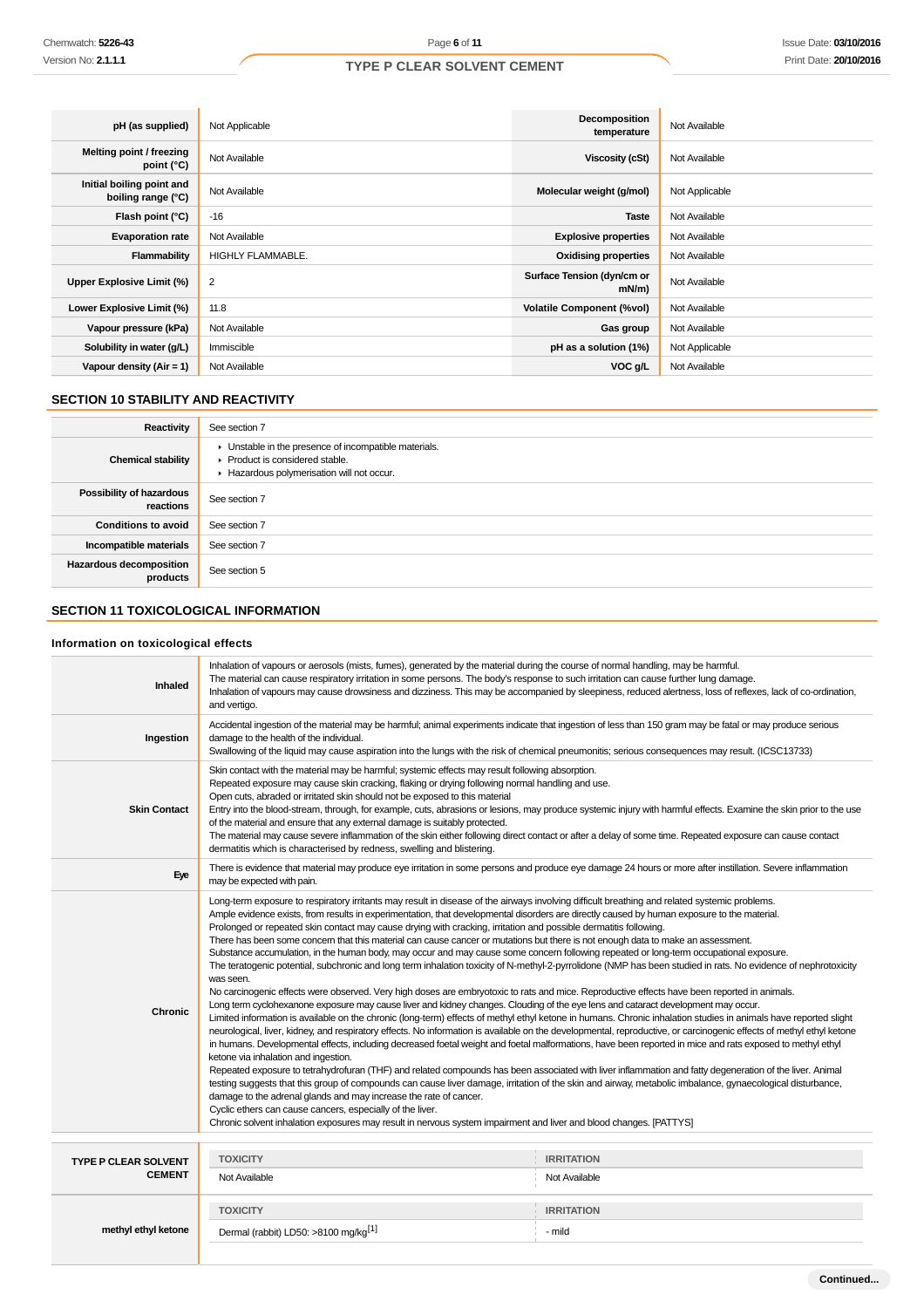|                                                                                        | Inhalation (rat) LC50: 23.5 mg/L/8hr <sup>[2]</sup>                                                                                                                                                                                                                                                                                                                                                                                                                                                                                                                                                                                                                                                                                                                                                                                           | Eye (human): 350 ppm -irritant                         |                                    |
|----------------------------------------------------------------------------------------|-----------------------------------------------------------------------------------------------------------------------------------------------------------------------------------------------------------------------------------------------------------------------------------------------------------------------------------------------------------------------------------------------------------------------------------------------------------------------------------------------------------------------------------------------------------------------------------------------------------------------------------------------------------------------------------------------------------------------------------------------------------------------------------------------------------------------------------------------|--------------------------------------------------------|------------------------------------|
|                                                                                        | Inhalation (rat) LC50: 50.1 mg/L/8 hr <sup>[2]</sup>                                                                                                                                                                                                                                                                                                                                                                                                                                                                                                                                                                                                                                                                                                                                                                                          | Eye (rabbit): 80 mg - irritant                         |                                    |
|                                                                                        | Oral (rat) LD50: 3474.9 mg/kg <sup>[1]</sup>                                                                                                                                                                                                                                                                                                                                                                                                                                                                                                                                                                                                                                                                                                                                                                                                  |                                                        | Skin (rabbit): 402 mg/24 hr - mild |
|                                                                                        |                                                                                                                                                                                                                                                                                                                                                                                                                                                                                                                                                                                                                                                                                                                                                                                                                                               |                                                        | Skin (rabbit):13.78mg/24 hr open   |
|                                                                                        | <b>TOXICITY</b>                                                                                                                                                                                                                                                                                                                                                                                                                                                                                                                                                                                                                                                                                                                                                                                                                               | <b>IRRITATION</b>                                      |                                    |
|                                                                                        | Dermal (rabbit) LD50: 947.8 mg/kg <sup>[2]</sup>                                                                                                                                                                                                                                                                                                                                                                                                                                                                                                                                                                                                                                                                                                                                                                                              | Eye (human): 75 ppm                                    |                                    |
| cyclohexanone                                                                          | Inhalation (rat) LC50: 8000 ppm/4hr <sup>[2]</sup>                                                                                                                                                                                                                                                                                                                                                                                                                                                                                                                                                                                                                                                                                                                                                                                            |                                                        | Eye (rabbit): 0.25 mg/24h SEVERE   |
|                                                                                        | Oral (rat) LD50: 1535 mg/kg <sup>[2]</sup>                                                                                                                                                                                                                                                                                                                                                                                                                                                                                                                                                                                                                                                                                                                                                                                                    | Eye (rabbit): 4.74 mg SEVERE                           |                                    |
|                                                                                        |                                                                                                                                                                                                                                                                                                                                                                                                                                                                                                                                                                                                                                                                                                                                                                                                                                               |                                                        | Skin (rabbit): 500 mg(open) mild   |
|                                                                                        | <b>TOXICITY</b>                                                                                                                                                                                                                                                                                                                                                                                                                                                                                                                                                                                                                                                                                                                                                                                                                               | <b>IRRITATION</b>                                      |                                    |
|                                                                                        | dermal (rat) LD50: >2000 mg/kg <sup>[1]</sup>                                                                                                                                                                                                                                                                                                                                                                                                                                                                                                                                                                                                                                                                                                                                                                                                 | Not Available                                          |                                    |
|                                                                                        | Inhalation (rat) LC50: >14.7 mg/l6 $hr^{[1]}$                                                                                                                                                                                                                                                                                                                                                                                                                                                                                                                                                                                                                                                                                                                                                                                                 |                                                        |                                    |
| tetrahydrofuran                                                                        | Inhalation (rat) LC50: 2100 ppm/3hr <sup>[2]</sup>                                                                                                                                                                                                                                                                                                                                                                                                                                                                                                                                                                                                                                                                                                                                                                                            |                                                        |                                    |
|                                                                                        | Inhalation (rat) LC50: 21000 ppm/3hr[2]                                                                                                                                                                                                                                                                                                                                                                                                                                                                                                                                                                                                                                                                                                                                                                                                       |                                                        |                                    |
|                                                                                        | Inhalation (rat) LC50: 72 mg/L/2hr <sup>[2]</sup>                                                                                                                                                                                                                                                                                                                                                                                                                                                                                                                                                                                                                                                                                                                                                                                             |                                                        |                                    |
|                                                                                        | Oral (rat) LD50: <891 mg/kg>[1]                                                                                                                                                                                                                                                                                                                                                                                                                                                                                                                                                                                                                                                                                                                                                                                                               |                                                        |                                    |
|                                                                                        | <b>TOXICITY</b>                                                                                                                                                                                                                                                                                                                                                                                                                                                                                                                                                                                                                                                                                                                                                                                                                               | <b>IRRITATION</b>                                      |                                    |
|                                                                                        | dermal (rat) LD50: >5000 mg/kg <sup>[1]</sup>                                                                                                                                                                                                                                                                                                                                                                                                                                                                                                                                                                                                                                                                                                                                                                                                 | *[Manufacturer]                                        |                                    |
| N-methyl-2-pyrrolidone                                                                 | Inhalation (rat) LC50: 8300 ppm/4hr <sup>[2]</sup>                                                                                                                                                                                                                                                                                                                                                                                                                                                                                                                                                                                                                                                                                                                                                                                            |                                                        | Eye (rabbit): 100 mg - moderate    |
|                                                                                        | Oral (rat) LD50: 3914 mg/kg <sup>[2]</sup>                                                                                                                                                                                                                                                                                                                                                                                                                                                                                                                                                                                                                                                                                                                                                                                                    |                                                        |                                    |
| Legend:                                                                                | 1. Value obtained from Europe ECHA Registered Substances - Acute toxicity 2.* Value obtained from manufacturer's SDS. Unless otherwise specified data<br>extracted from RTECS - Register of Toxic Effect of chemical Substances                                                                                                                                                                                                                                                                                                                                                                                                                                                                                                                                                                                                               |                                                        |                                    |
|                                                                                        |                                                                                                                                                                                                                                                                                                                                                                                                                                                                                                                                                                                                                                                                                                                                                                                                                                               |                                                        |                                    |
| <b>METHYL ETHYL KETONE</b>                                                             | Methyl ethyl ketone is considered to have a low order of toxicity; however methyl ethyl ketone is often used in combination with other solvents and the toxic effects<br>of the mix may be greater than either solvent alone. Combinations of n-hexane with methyl ethyl ketone and also methyl n-butyl ketone with methyl ethyl ketone<br>show increase in peripheral neuropathy, a progressive disorder of nerves of extremities.<br>Combinations with chloroform also show increase in toxicity                                                                                                                                                                                                                                                                                                                                            |                                                        |                                    |
| <b>CYCLOHEXANONE</b>                                                                   | Cyclohexanone irritates the eye and the skin. Signs of CNS depression and weight loss have been noted at higher doses. Other features of toxicity include<br>mottling of the lungs and degenerative changes in the liver and kidney. It is not considered to cause cancers, but it may reversibly reduce fertility.<br>The substance is classified by IARC as Group 3:<br>NOT classifiable as to its carcinogenicity to humans.<br>Evidence of carcinogenicity may be inadequate or limited in animal testing.                                                                                                                                                                                                                                                                                                                                |                                                        |                                    |
| <b>TETRAHYDROFURAN</b>                                                                 | The material may cause severe skin irritation after prolonged or repeated exposure and may produce on contact skin redness, swelling, the production of<br>vesicles, scaling and thickening of the skin. Repeated exposures may produce severe ulceration.<br>Oral (human) LDLo: 50 mg/kg* [CCINFO]* Nil reported                                                                                                                                                                                                                                                                                                                                                                                                                                                                                                                             |                                                        |                                    |
| N-METHYL-<br>2-PYRROLIDONE                                                             | for N-methyl-2-pyrrolidone (NMP):<br>Acute toxicity: In rats, NMP is absorbed rapidly after inhalation, oral, and dermal administration, distributed throughout the organism, and eliminated mainly<br>by hydroxylation to polar compounds, which are excreted via urine. About 80% of the administered dose is excreted as NMP and NMP metabolites within 24 h. A<br>probably dose-dependent yellow coloration of the urine in rodents is observed. The major metabolite is 5-hydroxy-N-methyl-2-pyrrolidone.                                                                                                                                                                                                                                                                                                                                |                                                        |                                    |
|                                                                                        |                                                                                                                                                                                                                                                                                                                                                                                                                                                                                                                                                                                                                                                                                                                                                                                                                                               |                                                        |                                    |
| <b>METHYL ETHYL KETONE</b><br>& TETRAHYDROFURAN &<br><b>N-METHYL-</b><br>2-PYRROLIDONE | Asthma-like symptoms may continue for months or even years after exposure to the material ceases. This may be due to a non-allergenic condition known as<br>reactive airways dysfunction syndrome (RADS) which can occur following exposure to high levels of highly irritating compound. Key criteria for the diagnosis<br>of RADS include the absence of preceding respiratory disease, in a non-atopic individual, with abrupt onset of persistent asthma-like symptoms within minutes<br>to hours of a documented exposure to the irritant. A reversible airflow pattern, on spirometry, with the presence of moderate to severe bronchial hyperreactivity<br>on methacholine challenge testing and the lack of minimal lymphocytic inflammation, without eosinophilia, have also been included in the criteria for diagnosis<br>of RADS. |                                                        |                                    |
| <b>METHYL ETHYL KETONE</b>                                                             | The material may cause skin irritation after prolonged or repeated exposure and may produce on contact skin redness, swelling, the production of vesicles,                                                                                                                                                                                                                                                                                                                                                                                                                                                                                                                                                                                                                                                                                    |                                                        |                                    |
| & CYCLOHEXANONE<br><b>CYCLOHEXANONE &amp;</b><br><b>TETRAHYDROFURAN</b>                | scaling and thickening of the skin.<br>The material may produce severe irritation to the eye causing pronounced inflammation. Repeated or prolonged exposure to irritants may produce<br>conjunctivitis.                                                                                                                                                                                                                                                                                                                                                                                                                                                                                                                                                                                                                                      |                                                        |                                    |
|                                                                                        |                                                                                                                                                                                                                                                                                                                                                                                                                                                                                                                                                                                                                                                                                                                                                                                                                                               |                                                        |                                    |
| <b>Acute Toxicity</b>                                                                  | ✔                                                                                                                                                                                                                                                                                                                                                                                                                                                                                                                                                                                                                                                                                                                                                                                                                                             | Carcinogenicity                                        | $\circ$                            |
| <b>Skin Irritation/Corrosion</b><br><b>Serious Eye</b>                                 | $\circ$<br>Ÿ.                                                                                                                                                                                                                                                                                                                                                                                                                                                                                                                                                                                                                                                                                                                                                                                                                                 | <b>Reproductivity</b><br><b>STOT - Single Exposure</b> | ✔<br>✔                             |
| Damage/Irritation<br><b>Respiratory or Skin</b><br>sensitisation                       | ∾                                                                                                                                                                                                                                                                                                                                                                                                                                                                                                                                                                                                                                                                                                                                                                                                                                             | <b>STOT - Repeated Exposure</b>                        | O                                  |

Legend:  $\mathsf{X}$  - Data available but does not fill the criteria for classification<br>  $\mathsf{Y}$  - Data required to make classification available

– Data Not Available to make classification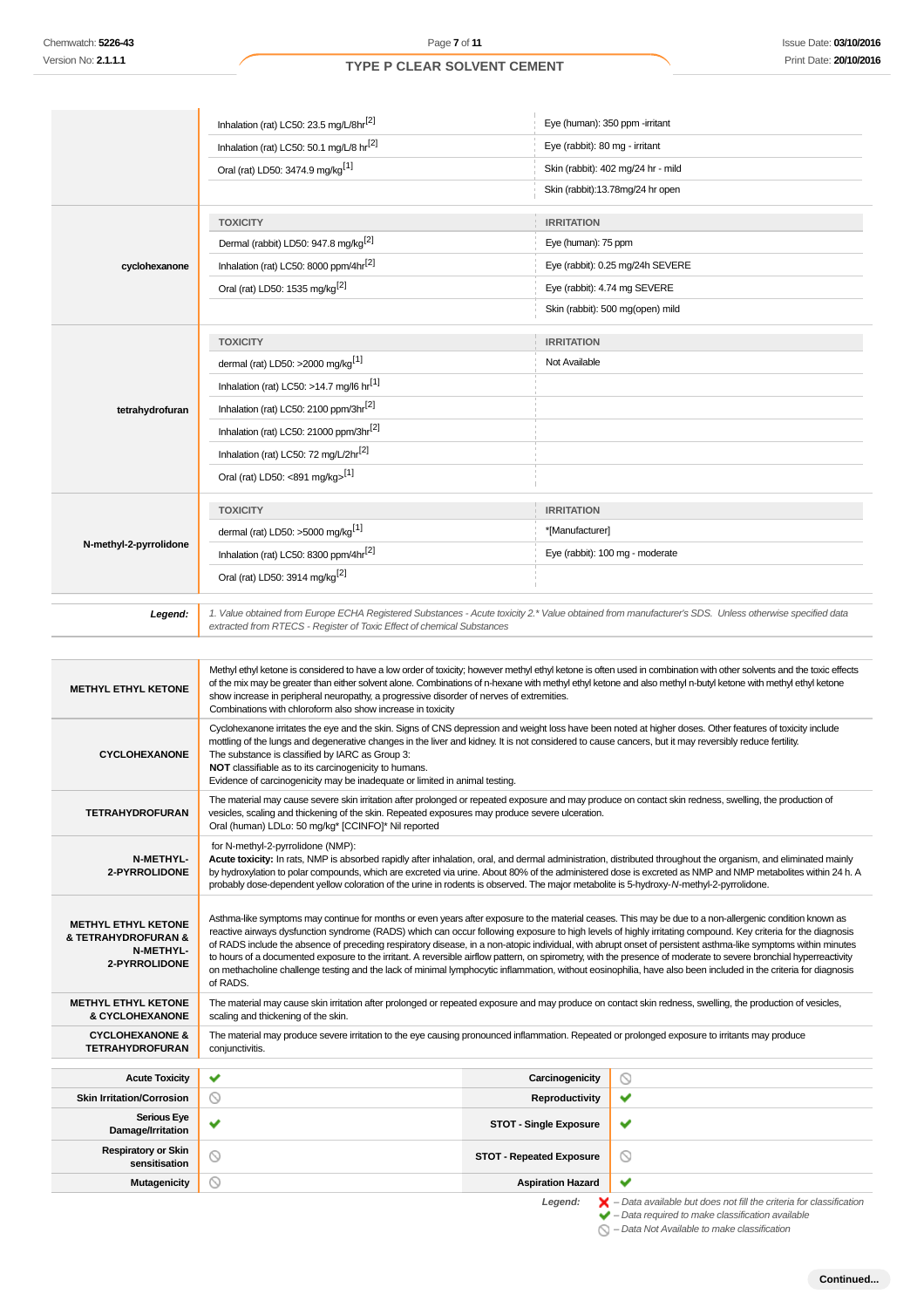### **SECTION 12 ECOLOGICAL INFORMATION**

### **Toxicity**

| Ingredient             | Endpoint    | <b>Test Duration (hr)</b> | <b>Species</b>                                                                                                                                                                                                                                                                                           | Value       | Source         |
|------------------------|-------------|---------------------------|----------------------------------------------------------------------------------------------------------------------------------------------------------------------------------------------------------------------------------------------------------------------------------------------------------|-------------|----------------|
| methyl ethyl ketone    | <b>LC50</b> | 96                        | Fish                                                                                                                                                                                                                                                                                                     | 228.130mg/L | 3              |
| methyl ethyl ketone    | <b>EC50</b> | 48                        | Crustacea                                                                                                                                                                                                                                                                                                | 308mg/L     | 2              |
| methyl ethyl ketone    | EC50        | 96                        | Algae or other aquatic plants                                                                                                                                                                                                                                                                            | $>500$ mg/L | 4              |
| methyl ethyl ketone    | <b>EC50</b> | 384                       | Crustacea                                                                                                                                                                                                                                                                                                | 52.575mg/L  | 3              |
| methyl ethyl ketone    | <b>NOEC</b> | 48                        | Crustacea                                                                                                                                                                                                                                                                                                | 68mg/L      | 2              |
| cyclohexanone          | <b>LC50</b> | 96                        | Fish                                                                                                                                                                                                                                                                                                     | 71.940mg/L  | 3              |
| cyclohexanone          | <b>EC50</b> | 48                        | Crustacea                                                                                                                                                                                                                                                                                                | $>100$ mg/L | 2              |
| cyclohexanone          | <b>EC50</b> | 72                        | Algae or other aquatic plants                                                                                                                                                                                                                                                                            | 32.9mg/L    | 4              |
| cyclohexanone          | <b>EC10</b> | 72                        | Algae or other aquatic plants                                                                                                                                                                                                                                                                            | 3.56mg/L    | 4              |
| cyclohexanone          | <b>NOEC</b> | 24                        | Fish                                                                                                                                                                                                                                                                                                     | ca.5mg/L    | $\mathbf{1}$   |
| tetrahydrofuran        | <b>LC50</b> | 96                        | Fish                                                                                                                                                                                                                                                                                                     | 72.742mq/L  | 3              |
| tetrahydrofuran        | EC50        | 96                        | Algae or other aquatic plants                                                                                                                                                                                                                                                                            | 310.515mg/L | 3              |
| tetrahydrofuran        | <b>EC50</b> | 384                       | Crustacea                                                                                                                                                                                                                                                                                                | 17.029mg/L  | 3              |
| tetrahydrofuran        | <b>NOEC</b> | 24                        | Fish                                                                                                                                                                                                                                                                                                     | $>=5mg/L$   | 1              |
| N-methyl-2-pyrrolidone | <b>LC50</b> | 96                        | Fish                                                                                                                                                                                                                                                                                                     | 464mg/L     | $\mathbf{1}$   |
| N-methyl-2-pyrrolidone | EC50        | 48                        | Crustacea                                                                                                                                                                                                                                                                                                | ca.4897mq/L | $\mathbf{1}$   |
| N-methyl-2-pyrrolidone | <b>EC50</b> | 72                        | Algae or other aquatic plants                                                                                                                                                                                                                                                                            | $>500$ mg/L | 2              |
| N-methyl-2-pyrrolidone | <b>EC50</b> | 384                       | Crustacea                                                                                                                                                                                                                                                                                                | 133.481mg/L | 3              |
| N-methyl-2-pyrrolidone | <b>NOEC</b> | 504                       | Crustacea                                                                                                                                                                                                                                                                                                | $12.5$ mg/L | $\overline{2}$ |
| Legend:                |             |                           | Extracted from 1. IUCLID Toxicity Data 2. Europe ECHA Registered Substances - Ecotoxicological Information - Aquatic Toxicity 3. EPIWIN Suite V3.12 -<br>Aquatic Toxicity Data (Estimated) 4. US EPA, Ecotox database - Aquatic Toxicity Data 5. ECETOC Aquatic Hazard Assessment Data 6. NITE (Japan) - |             |                |

Bioconcentration Data 7. METI (Japan) - Bioconcentration Data 8. Vendor Data

**DO NOT** discharge into sewer or waterways.

### **Persistence and degradability**

| Ingredient             | Persistence: Water/Soil     | Persistence: Air               |
|------------------------|-----------------------------|--------------------------------|
| methyl ethyl ketone    | LOW (Half-life $= 14$ days) | LOW (Half-life = $26.75$ days) |
| cyclohexanone          | LOW                         | <b>LOW</b>                     |
| tetrahydrofuran        | LOW                         | <b>LOW</b>                     |
| N-methyl-2-pyrrolidone | LOW                         | <b>LOW</b>                     |

### **Bioaccumulative potential**

| Ingredient             | <b>Bioaccumulation</b> |
|------------------------|------------------------|
| methyl ethyl ketone    | $LOW (LogKOW = 0.29)$  |
| cyclohexanone          | LOW (BCF = $2.45$ )    |
| tetrahydrofuran        | $LOW (LogKOW = 0.46)$  |
| N-methyl-2-pyrrolidone | LOW (BCF = $0.16$ )    |

#### **Mobility in soil**

| Ingredient             | <b>Mobility</b>        |
|------------------------|------------------------|
| methyl ethyl ketone    | $MEDIUM (KOC = 3.827)$ |
| cyclohexanone          | LOW ( $KOC = 15.15$ )  |
| tetrahydrofuran        | LOW ( $KOC = 4.881$ )  |
| N-methyl-2-pyrrolidone | LOW (KOC = $20.94$ )   |

## **SECTION 13 DISPOSAL CONSIDERATIONS**

| Waste treatment methods                |                                                                                                                                                                                                                                                                                                                                                                                                                                                                                                                                                                                                                                                                                                                                                                                     |  |
|----------------------------------------|-------------------------------------------------------------------------------------------------------------------------------------------------------------------------------------------------------------------------------------------------------------------------------------------------------------------------------------------------------------------------------------------------------------------------------------------------------------------------------------------------------------------------------------------------------------------------------------------------------------------------------------------------------------------------------------------------------------------------------------------------------------------------------------|--|
| <b>Product / Packaging</b><br>disposal | Containers may still present a chemical hazard/ danger when empty.<br>Return to supplier for reuse/ recycling if possible.<br>Otherwise:<br>If container can not be cleaned sufficiently well to ensure that residuals do not remain or if the container cannot be used to store the same product, then<br>puncture containers, to prevent re-use, and bury at an authorised landfill.<br>Where possible retain label warnings and SDS and observe all notices pertaining to the product.<br>Legislation addressing waste disposal requirements may differ by country, state and/or territory. Each user must refer to laws operating in their area. In some<br>areas, certain wastes must be tracked.<br>A Hierarchy of Controls seems to be common - the user should investigate: |  |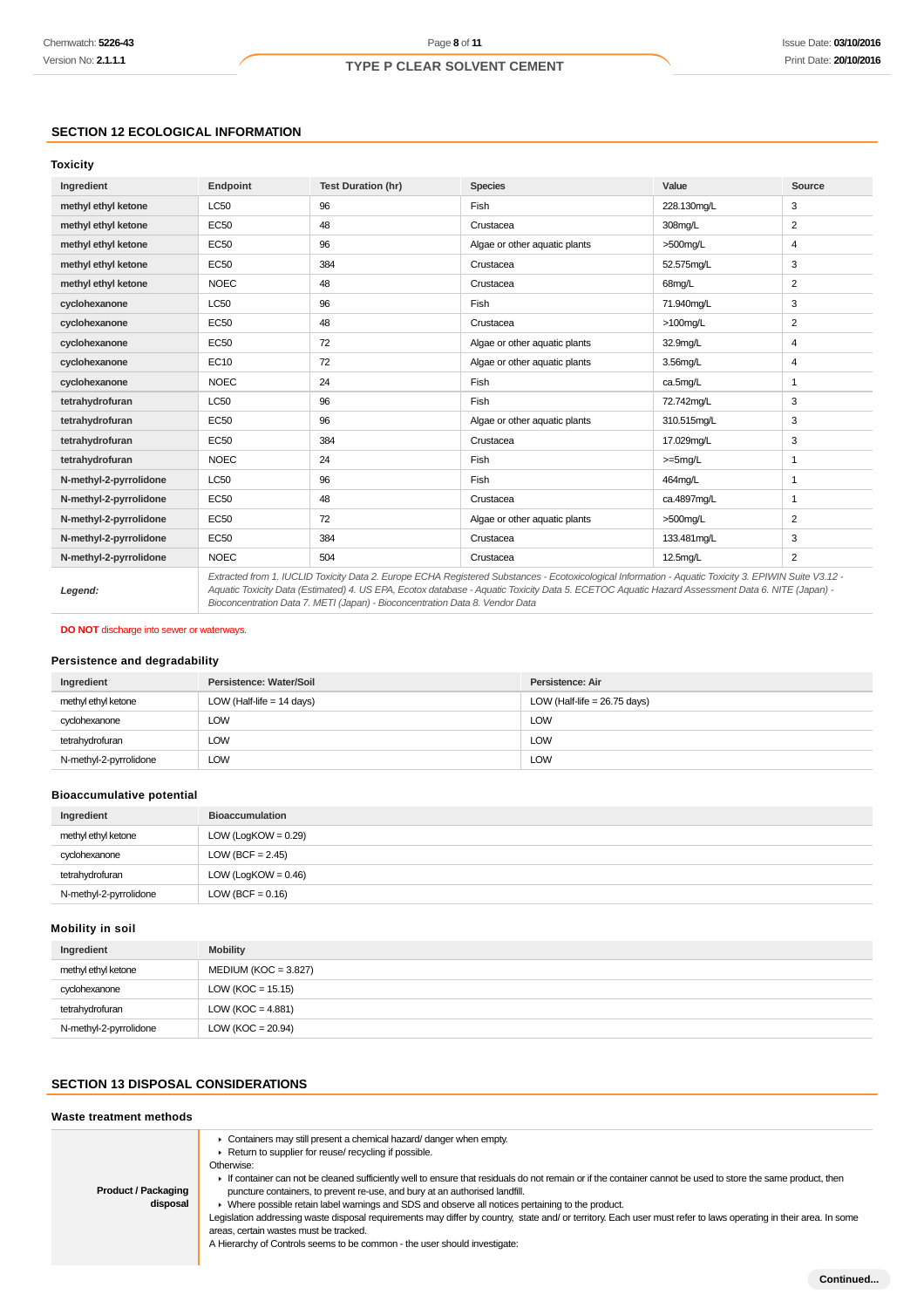| $\triangleright$ Reduction                                                                                                                                                            |
|---------------------------------------------------------------------------------------------------------------------------------------------------------------------------------------|
| $\triangleright$ Reuse                                                                                                                                                                |
| $\blacktriangleright$ Recycling                                                                                                                                                       |
| $\triangleright$ Disposal (if all else fails)                                                                                                                                         |
| This material may be recycled if unused, or if it has not been contaminated so as to make it unsuitable for its intended use.                                                         |
| DO NOT allow wash water from cleaning or process equipment to enter drains.                                                                                                           |
| It may be necessary to collect all wash water for treatment before disposal.                                                                                                          |
| In all cases disposal to sewer may be subject to local laws and regulations and these should be considered first.                                                                     |
| • Where in doubt contact the responsible authority.                                                                                                                                   |
| $\triangleright$ Recycle wherever possible.                                                                                                                                           |
| • Consult manufacturer for recycling options or consult local or regional waste management authority for disposal if no suitable treatment or disposal facility<br>can be identified. |
| • Dispose of by: burial in a land-fill specifically licenced to accept chemical and / or pharmaceutical wastes or Incineration in a licenced apparatus (after                         |
| admixture with suitable combustible material).                                                                                                                                        |
| Decontaminate empty containers.                                                                                                                                                       |

### **SECTION 14 TRANSPORT INFORMATION**

| <b>Labels Required</b>       |                                                                |
|------------------------------|----------------------------------------------------------------|
|                              | <b>FLAMMABLE</b>                                               |
| <b>Marine Pollutant</b>      | <b>NO</b>                                                      |
| <b>HAZCHEM</b>               | $-3YE$                                                         |
| Land transport (ADG)         |                                                                |
| <b>UN number</b>             | 1133                                                           |
| UN proper shipping name      | ADHESIVES containing flammable liquid                          |
| Transport hazard class(es)   | 3<br>Class<br>Not Applicable<br>Subrisk                        |
| Packing group                | $\mathbf{II}$                                                  |
| <b>Environmental hazard</b>  | Not Applicable                                                 |
| Special precautions for user | Special provisions<br>Not Applicable<br>Limited quantity<br>5L |

### **Air transport (ICAO-IATA / DGR)**

| <b>UN number</b>             | 1133                                                                                                                                                                                                                                                                                        |                                                                      |
|------------------------------|---------------------------------------------------------------------------------------------------------------------------------------------------------------------------------------------------------------------------------------------------------------------------------------------|----------------------------------------------------------------------|
| UN proper shipping name      | Adhesives containing flammable liquid                                                                                                                                                                                                                                                       |                                                                      |
| Transport hazard class(es)   | <b>ICAO/IATA Class</b><br>3<br>ICAO / IATA Subrisk<br>Not Applicable<br>3L<br><b>ERG Code</b>                                                                                                                                                                                               |                                                                      |
| Packing group                |                                                                                                                                                                                                                                                                                             |                                                                      |
| <b>Environmental hazard</b>  | Not Applicable                                                                                                                                                                                                                                                                              |                                                                      |
| Special precautions for user | Special provisions<br>Cargo Only Packing Instructions<br>Cargo Only Maximum Qty / Pack<br>Passenger and Cargo Packing Instructions<br>Passenger and Cargo Maximum Qty / Pack<br>Passenger and Cargo Limited Quantity Packing Instructions<br>Passenger and Cargo Limited Maximum Qty / Pack | A <sub>3</sub><br>364<br>60 L<br>353<br>5L<br>Y341<br>1 <sub>L</sub> |

### **Sea transport (IMDG-Code / GGVSee)**

| <b>UN number</b>             | 1133                                                                          |
|------------------------------|-------------------------------------------------------------------------------|
| UN proper shipping name      | ADHESIVES containing flammable liquid                                         |
| Transport hazard class(es)   | <b>IMDG Class</b><br>$\frac{1}{2}$ 3<br>Not Applicable<br><b>IMDG Subrisk</b> |
| Packing group                |                                                                               |
| <b>Environmental hazard</b>  | Not Applicable                                                                |
| Special precautions for user | $F-E$ , S-D<br><b>EMS Number</b><br>Special provisions<br>Not Applicable      |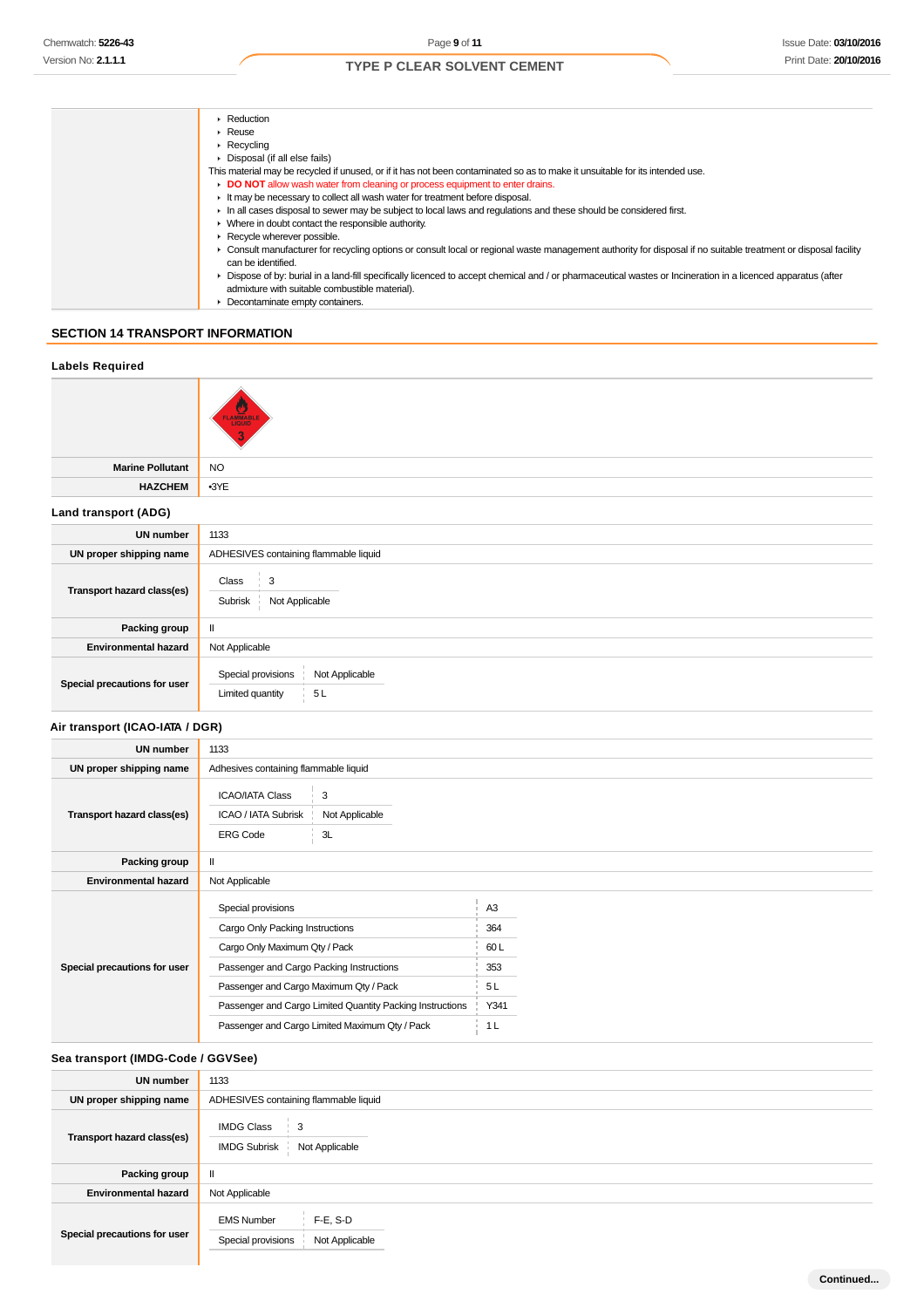Limited Quantities 5L

### **Transport in bulk according to Annex II of MARPOL and the IBC code**

Not Applicable

### **SECTION 15 REGULATORY INFORMATION**

#### **Safety, health and environmental regulations / legislation specific for the substance or mixture**

| METHYL ETHYL KETONE(78-93-3) IS FOUND ON THE FOLLOWING REGULATORY LISTS     |                                                                                                  |
|-----------------------------------------------------------------------------|--------------------------------------------------------------------------------------------------|
| Australia Exposure Standards                                                | Australia Inventory of Chemical Substances (AICS)                                                |
| Australia Hazardous Substances Information System - Consolidated Lists      |                                                                                                  |
| CYCLOHEXANONE(108-94-1) IS FOUND ON THE FOLLOWING REGULATORY LISTS          |                                                                                                  |
| Australia Exposure Standards                                                | Australia Inventory of Chemical Substances (AICS)                                                |
| Australia Hazardous Substances Information System - Consolidated Lists      | International Agency for Research on Cancer (IARC) - Agents Classified by the IARC<br>Monographs |
| TETRAHYDROFURAN(109-99-9) IS FOUND ON THE FOLLOWING REGULATORY LISTS        |                                                                                                  |
| Australia Exposure Standards                                                | Australia Inventory of Chemical Substances (AICS)                                                |
| Australia Hazardous Substances Information System - Consolidated Lists      |                                                                                                  |
| N-METHYL-2-PYRROLIDONE(872-50-4) IS FOUND ON THE FOLLOWING REGULATORY LISTS |                                                                                                  |
| Australia Exposure Standards                                                | Australia Inventory of Chemical Substances (AICS)                                                |

Australia Hazardous Substances Information System - Consolidated Lists

| <b>National Inventory</b>               | <b>Status</b>                                                                                                                                                                              |
|-----------------------------------------|--------------------------------------------------------------------------------------------------------------------------------------------------------------------------------------------|
| Australia - AICS                        | Y                                                                                                                                                                                          |
| Canada - DSL                            | Y                                                                                                                                                                                          |
| Canada - NDSL                           | N (cyclohexanone; N-methyl-2-pyrrolidone; tetrahydrofuran; methyl ethyl ketone)                                                                                                            |
| China - IECSC                           | Y                                                                                                                                                                                          |
| Europe - EINEC / ELINCS /<br><b>NLP</b> | Y                                                                                                                                                                                          |
| Japan - ENCS                            | Y                                                                                                                                                                                          |
| Korea - KECI                            | Y                                                                                                                                                                                          |
| New Zealand - NZIoC                     | Y                                                                                                                                                                                          |
| Philippines - PICCS                     | Y                                                                                                                                                                                          |
| USA - TSCA                              | Y                                                                                                                                                                                          |
| Legend:                                 | $Y = All$ ingredients are on the inventory<br>N = Not determined or one or more ingredients are not on the inventory and are not exempt from listing(see specific ingredients in brackets) |

#### **SECTION 16 OTHER INFORMATION**

#### **Other information**

#### **Ingredients with multiple cas numbers**

| Name                   | AS No                |
|------------------------|----------------------|
| N-methyl-2-pyrrolidone | 872-50-4, 26138-58-9 |
|                        |                      |

Classification of the preparation and its individual components has drawn on official and authoritative sources as well as independent review by the Chemwatch Classification committee using available literature references.

A list of reference resources used to assist the committee may be found at:

www.chemwatch.net

The SDS is a Hazard Communication tool and should be used to assist in the Risk Assessment. Many factors determine whether the reported Hazards are Risks in the workplace or other settings. Risks may be determined by reference to Exposures Scenarios. Scale of use, frequency of use and current or available engineering controls must be considered.

#### **Definitions and abbreviations**

PC-TWA: Permissible Concentration-Time Weighted Average PC-STEL: Permissible Concentration-Short Term Exposure Limit IARC: International Agency for Research on Cancer ACGIH: American Conference of Governmental Industrial Hygienists STEL: Short Term Exposure Limit TEEL: Temporary Emergency Exposure Limit。 IDLH: Immediately Dangerous to Life or Health Concentrations OSF: Odour Safety Factor NOAEL :No Observed Adverse Effect Level LOAEL: Lowest Observed Adverse Effect Level TLV: Threshold Limit Value LOD: Limit Of Detection OTV: Odour Threshold Value BCF: BioConcentration Factors BEI: Biological Exposure Index

This document is copyright.